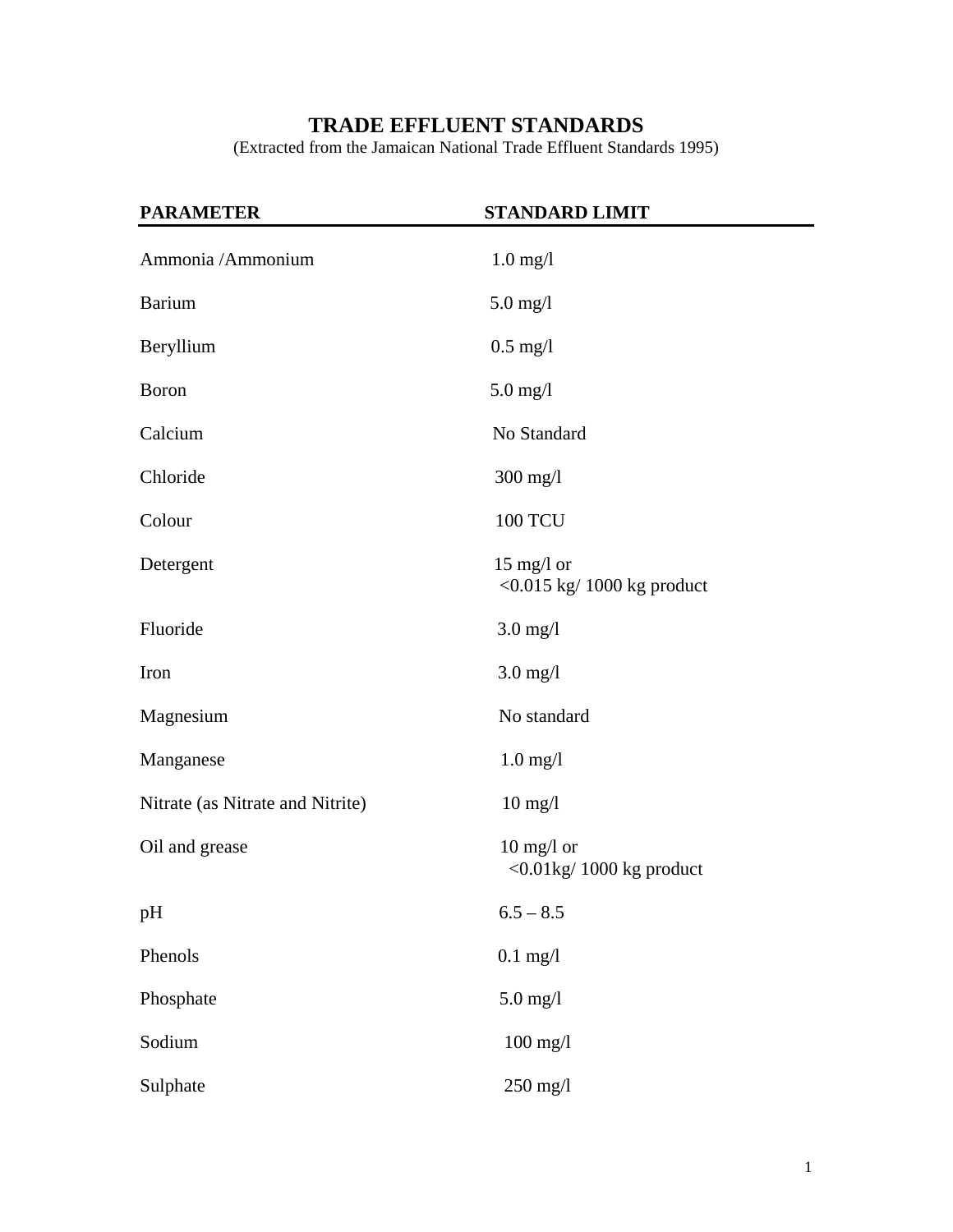| Sulphide                         | $0.2$ mg/l                                        |
|----------------------------------|---------------------------------------------------|
| <b>TDS</b>                       | 1000 mg/l                                         |
| Temperature                      | $2 °C +$ average ambient temperature              |
| <b>TOC</b>                       | $100$ mg/l                                        |
| <b>TSS</b>                       | All times $<$ 150 mg/l<br>Monthly average 50 mg/l |
| <b>Heavy Metals</b>              |                                                   |
| Arsenic                          | $0.5$ mg/l                                        |
| Cadmium                          | $0.1$ mg/l                                        |
| Chromium                         | $1.0$ mg/l                                        |
| Copper                           | $0.1$ mg/l                                        |
| Cyanide (Free HCN)<br>(Total CN) | $0.1$ mg/l<br>$0.2$ mg/l                          |
| Lead                             | $0.1$ mg/l                                        |
| Mercury                          | $0.02$ mg/l                                       |
| Nickel                           | $1.0$ mg/l                                        |
| Selenium                         | $0.5$ mg/l                                        |
| Silver                           | $0.1$ mg/l                                        |
| Tin                              | No standard                                       |
| Zinc                             | $1.5$ mg/l                                        |
| <b>Total Heavy Metals</b>        | $2.0$ mg/l                                        |

## **STREAM LOADING**